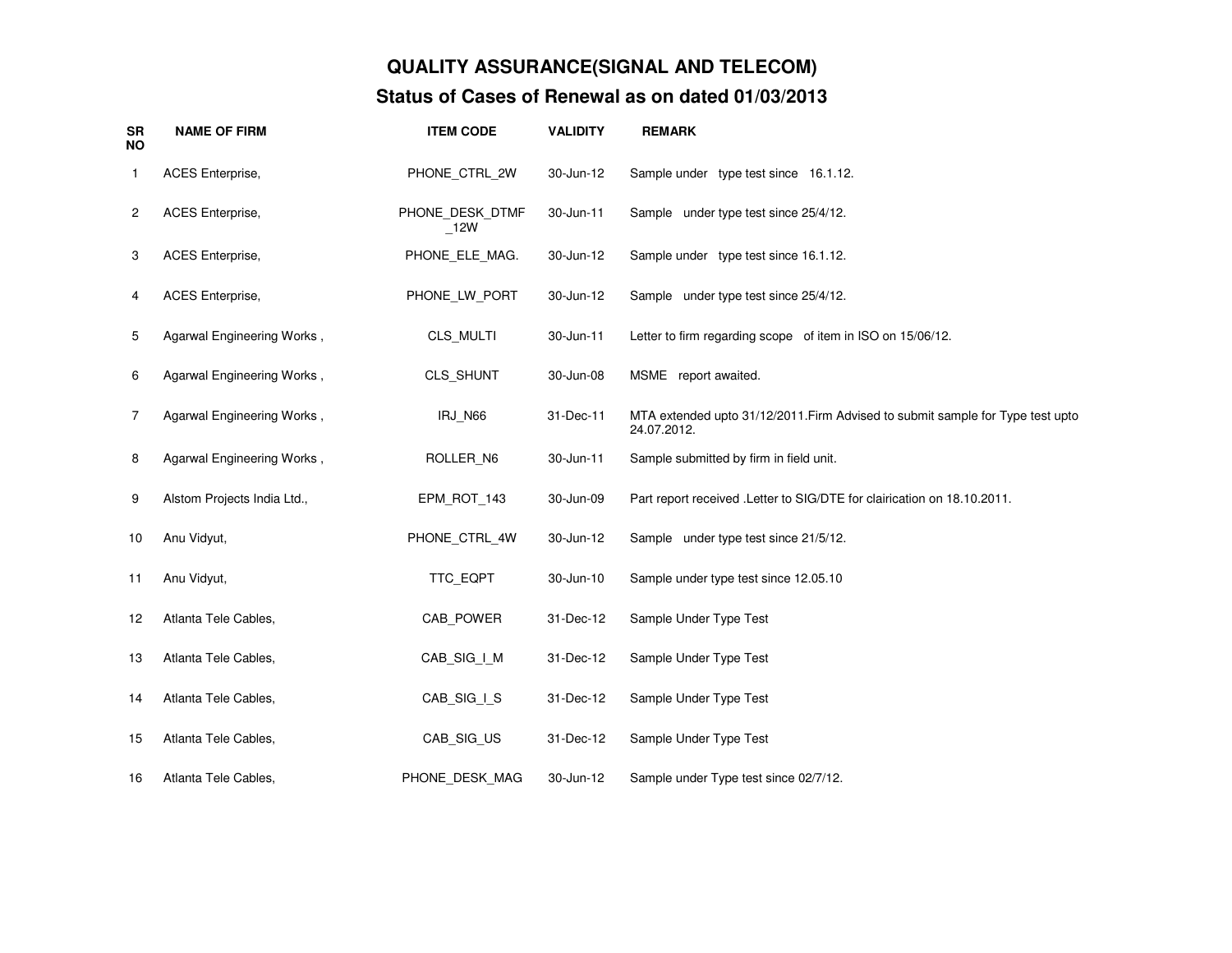| <b>SR</b><br><b>NO</b> | <b>NAME OF FIRM</b>                                       | <b>ITEM CODE</b>       | <b>VALIDITY</b> | <b>REMARK</b>                                                            |
|------------------------|-----------------------------------------------------------|------------------------|-----------------|--------------------------------------------------------------------------|
| 17                     | Bentron Power System,                                     | PHONE CTRL 4W          | 30-Jun-11       | Verification asked form DI/Field unit.                                   |
| 18                     | Bentron Power System,                                     | PHONE_CTRL-2W/4W       | 30-Jun-11       | Sample under type test since 31/7/12                                     |
| 19                     | Bentron Power System,                                     | PHONE_DESK_DTMF<br>12W | 30-Jun-12       | Sample under type test since 31/07/12                                    |
| 20                     | Bentron Power System,                                     | PHONE_ELE_MAG.         | 30-Jun-12       | Sample under type test since 02/11/11                                    |
| 21                     | Bentron Power System,                                     | PHONE_LW_PORT          | 30-Jun-12       | Sample under type test since 31/07/12                                    |
| 22                     | Bentron Power System,                                     | PHONE UNI DTMF         | 30-Dec-11       | Sample under type test since 02.11.11.                                   |
| 23                     | Bentron Power System,                                     | TTC_EQPT               | 30-Jun-12       | Sample under type test since 31/07/12                                    |
| 24                     | Bharat Battery Manufacturing Co.Pvt.Ltd CELL_SEC_LM_88/04 |                        | 31-Dec-11       | Sample under type test since 14.01.2012.                                 |
| 25                     | Bharat Battery Manufacturing Co.Pvt.Ltd CELL_SEC_LM_88/04 |                        | 30-Dec-11       | Sample under type test since 14.01.2012.                                 |
| 26                     | Birla Ericsson Optical Ltd.,                              | CAB_OFC_24F_06         | 30-Jun-12       | Sample under type test.NTH Report awaited.                               |
| 27                     | Bisha lakshmi Industries,                                 | EKT                    | 30-Jun-11       | Samle under type test since 13.06.12.                                    |
| 28                     | CabCom Cables Limited,                                    | CAB POWER              | 31-Dec-10       | Defeciencies noticed during scrutiy. Letter to DI/Field Unit on 23/7/12. |
| 29                     | CabCom Cables Limited,                                    | CAB_SIG_US             | 31-Dec-10       | Case under scrutiny.                                                     |
| 30                     | <b>CELTEK Batteries Pvt.Ltd.,</b>                         | CELL SEC LM 88/04      | 31-Dec-08       | Improved Sample under type test since 24/12/09.                          |
| 31                     | <b>CELTEK Batteries Pvt.Ltd.,</b>                         | CELL SEC LM 88/04      | 31-Jan-10       | Improved sample under type test since 08/05/12 at NTH kolkata.           |
| 32                     | Central Electronics Ltd.,                                 | AXC_UNI                | 31-Dec-11       | Sample Under type test Since 30/11/12                                    |
| 33                     | Central Electronics Ltd.,                                 | SPV                    | 30-Jun-12       | Sample under type test.                                                  |
| 34                     | Central Electronics Ltd.,                                 | SPV                    | 30-Jun-11       | Letter sent to DI/Field unit for New Sample to OL Lab.                   |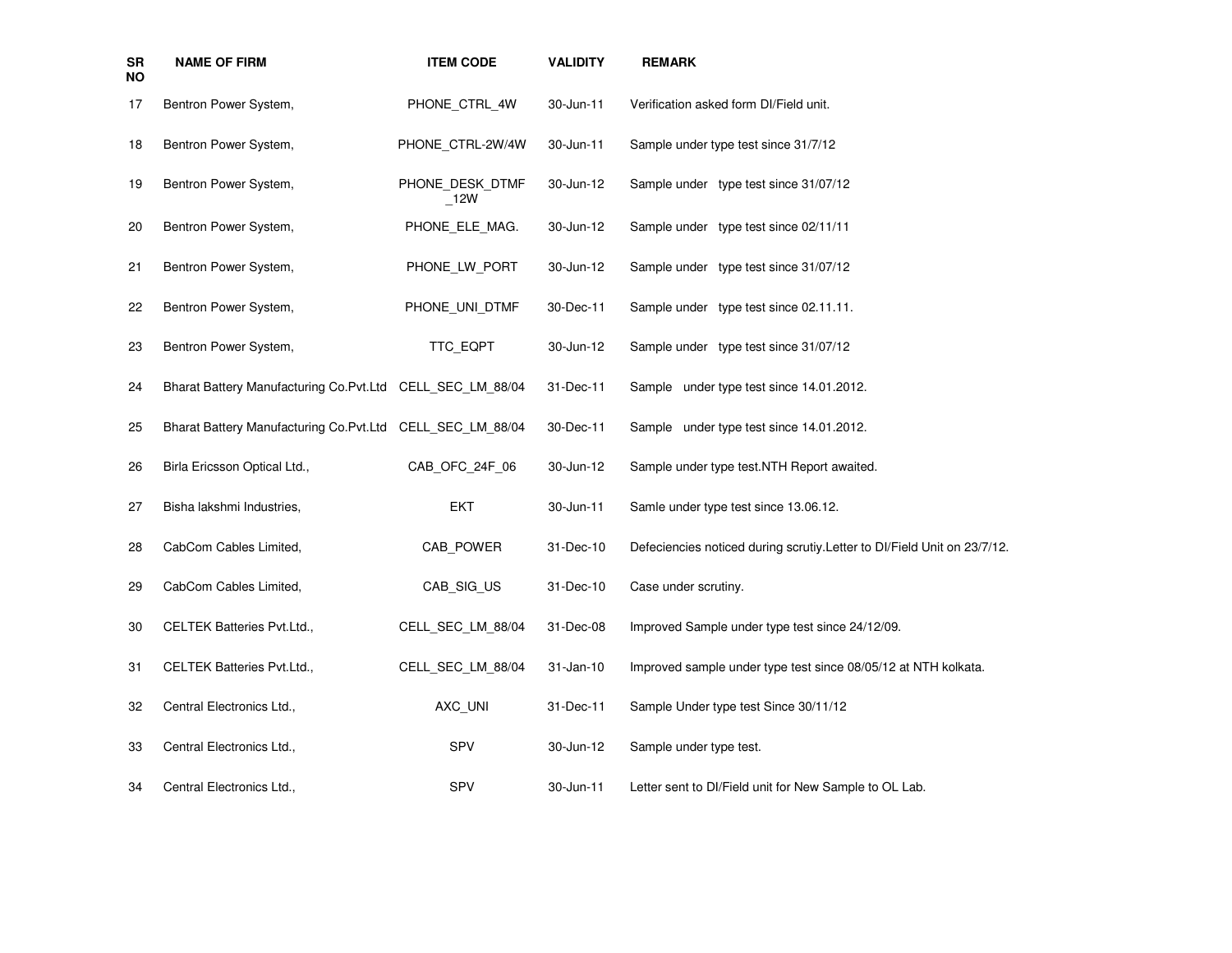| SR<br><b>NO</b> | <b>NAME OF FIRM</b>                       | <b>ITEM CODE</b> | <b>VALIDITY</b> | <b>REMARK</b>                                                                                                   |
|-----------------|-------------------------------------------|------------------|-----------------|-----------------------------------------------------------------------------------------------------------------|
| 35              | Central Electronics Ltd.,                 | <b>SPV</b>       | 31-Dec-11       | Letter sent to DI/Field unit for New Sample to OL Lab.                                                          |
| 36              | CMI Limited,                              | 1.4CAB_QUAD      | 31-Oct-12       | CIPET Report awaited.                                                                                           |
| 37<br>12V/80W)  | Conergy Energy Systems (India) Pvt. Ltd., | <b>SPV</b>       | 30-Jun-11       | Letter sent to DI/Field unit for new sample to be sent to OL/Lab(12V/35W and                                    |
| 38              | Continental Telepower Industries.Ltd,     | 1.4CAB QUAD      | 30-Jun-12       | CIPET Report awaited.                                                                                           |
| 39              | Cosine Comm. & Electronics (P) Ltd.,      | CHARGER SR 20A   | 31-Dec-11       | Sample under type test since 06/7/12.                                                                           |
| 40              | Cosine Comm. & Electronics (P) Ltd.,      | CHARGER SR 20A   | 31-Dec-11       | Sample under type test since 06/7/12.                                                                           |
| 41              | Crompton Greaves Ltd.,                    | EPM ROT 143      | 31-Dec-10       | Test report received. Life Test not conducted. Case forwarded to SIG/dte on 18/04/2012.                         |
| 42              | Crompton Greaves Ltd.,                    | EPM ROT 143      | 31-Dec-10       | Sample under type test since 09.08.11. Chemical Test report awaited.                                            |
| 43              | Crompton Greaves Ltd.,                    | MOTOR EPM        | 30-Jun-09       | Firm applied for change of address.                                                                             |
| 44              | Crompton Greaves Ltd.,                    | RELAY SPL M-C    | 31-Dec-12       | Sample failed in type test. Inspection stopped and firm asked for submission of Improved<br>sample on 10/09/12. |
| 45              | Darbari Industries,                       | <b>FDMS</b>      | 30-Jun-10       | Samle under type test.                                                                                          |
| 46              | Dasmesh Industries,                       | <b>ELB</b>       | 30-Jun-11       | Case forwarded to SIG/Dte on 18/4/2012.                                                                         |
| 47              | Delton Cables Ltd.,                       | 1.4CAB_QUAD      | 31-Dec-11       | Sample not submitted by firm . Reminder on 05/11/12 and 07/01/13                                                |
| 48              | Delton Cables Ltd.,                       | CAB PIJF         | 31-Dec-11       | Letter to CIPET and DI/NDLS for test report and Type Test report on 31/08/12 .Reminder<br>on 23/11/12.          |
| 49              | Digital Communication & Control Pvt. Ltd, | 2T/3T            | 30-Jun-11       | Sample under type test since 11/4/12                                                                            |
| 50              | Digital Communication & Control Pvt. Ltd, | PHONE LW PORT    | 31-Dec-11       | Sample under type test since 26.09.11.                                                                          |
| 51              | Eldyne Electro-System Pvt. Ltd.,          | RELAY_ECR_LAMP   | 31-Dec-12       | Sample Under Type test since 27/8/12                                                                            |
| 52              | Eldyne Electro-System Pvt. Ltd.,          | RELAY_SPL_M-C    | 31-Dec-12       | Sample Under Type test since 27/8/12                                                                            |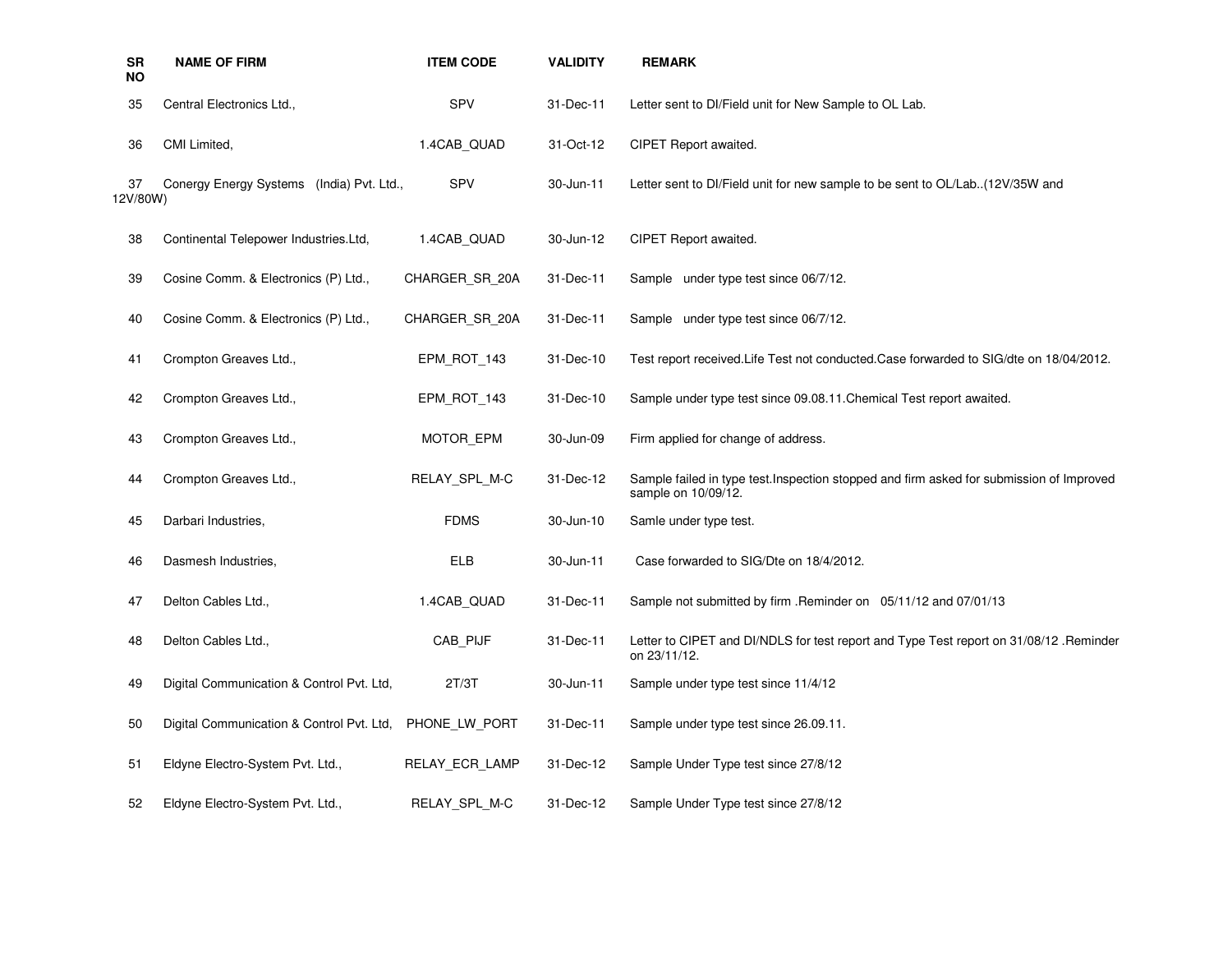| <b>SR</b><br>NO | <b>NAME OF FIRM</b>                                          | <b>ITEM CODE</b>  | <b>VALIDITY</b> | <b>REMARK</b>                                                                                                                           |
|-----------------|--------------------------------------------------------------|-------------------|-----------------|-----------------------------------------------------------------------------------------------------------------------------------------|
| 53              | Eldyne Electro-System Pvt. Ltd.,                             | RELAY TRACK       | 30-Jun-11       | Re-assesment report received on 14.01.12 under scrutiny. Case will be finalize for<br>approval after finalisation of show casue notice. |
| 54              | Electro Star,                                                | <b>BI_FILTER</b>  | 31-Dec-12       | Sample Under Type Test since 10/12/12.                                                                                                  |
| 55              | Electro Star,                                                | CHARGER SR 20A    | 31-Dec-12       | Sample Under Type Test since 10/12/12.                                                                                                  |
| 56              | Electronics Industrial Corporation                           | <b>CHARGER TF</b> | 31-Dec-12       | Sample Under type test Since 20/11/12                                                                                                   |
| 57              | Elkay Telelinks Ltd. (Unit II),                              | CAB QUAD          | 31-Dec-11       | Letter sent to DI for Status of sample on 23/11/12.                                                                                     |
| 58<br>Charges.  | Eonian Technologies Private Ltd.,                            | <b>VF TRANSF</b>  | 31-Dec-07       | Sample under type test since 16.12.11. Firm requested for exemption of Type Test                                                        |
| 59              | Epsilon Electronic Eqpt. & Comp. Pvt. Ltd.,                  | 2T/3T             | 30-Jun-11       | Sample under Type Test since 25.05.11. Letter sent to DI/Field unit for re-assesment.                                                   |
| 60              | Epsilon Electronic Eqpt. & Comp. Pvt. Ltd.,                  | 2T/3T             | 30-Jun-12       | Sample under type test since 05/06/12.                                                                                                  |
| 61              | Epsilon Electronic Eqpt. & Comp. Pvt. Ltd.,                  | <b>AUTO DIAL</b>  | 30-Jun-10       | Sample under type test since 12/06/12.                                                                                                  |
| 62              | Epsilon Electronic Eqpt. & Comp. Pvt. Ltd.,                  | CLS FSU           | 30-Jun-12       | Firm advised for submission of sample16.07.12.                                                                                          |
| 63              | Epsilon Electronic Eqpt. & Comp. Pvt. Ltd.,                  | <b>FST</b>        | 31-Dec-11       | Sample Under Type Test.                                                                                                                 |
| 64              | Epsilon Electronic Eqpt. & Comp. Pvt. Ltd., PHONE_CTRL_4W    |                   | 30-Jun-11       | Letter sent to DI for verification of document and compliance of clause. Reminder on<br>12/7/12.                                        |
| 65              | Epsilon Electronic Eqpt. & Comp. Pvt. Ltd., PHONE_CTRL-2W/4W |                   | 30-Jun-12       | Sample Under Type Test Since 05/11/12.                                                                                                  |
| 66              | Epsilon Electronic Eqpt. & Comp. Pvt. Ltd., PHONE_DESK_DTMF  | $\_12W$           | 31-Dec-09       | Case under Process.                                                                                                                     |
| 67              | Epsilon Electronic Eqpt. & Comp. Pvt. Ltd., PHONE ELE MAG.   |                   | 31-Dec-09       | Case under scrutiny.                                                                                                                    |
| 68              | Epsilon Electronic Eqpt. & Comp. Pvt. Ltd., SOCKET EM 6P     |                   | 31-Dec-09       | Samplel under type test since 05/06/12.                                                                                                 |
| 69              | Epsilon Electronic Eqpt. & Comp. Pvt. Ltd.,                  | TTC_EQPT          | 30-Jun-12       | Sample submitted in field unit on 31/7/12                                                                                               |
| 70              | Exide Industries Ltd.                                        | CELL_SEC_LM_88/04 | 31-Oct-12       | sample under type test since Oct/12.                                                                                                    |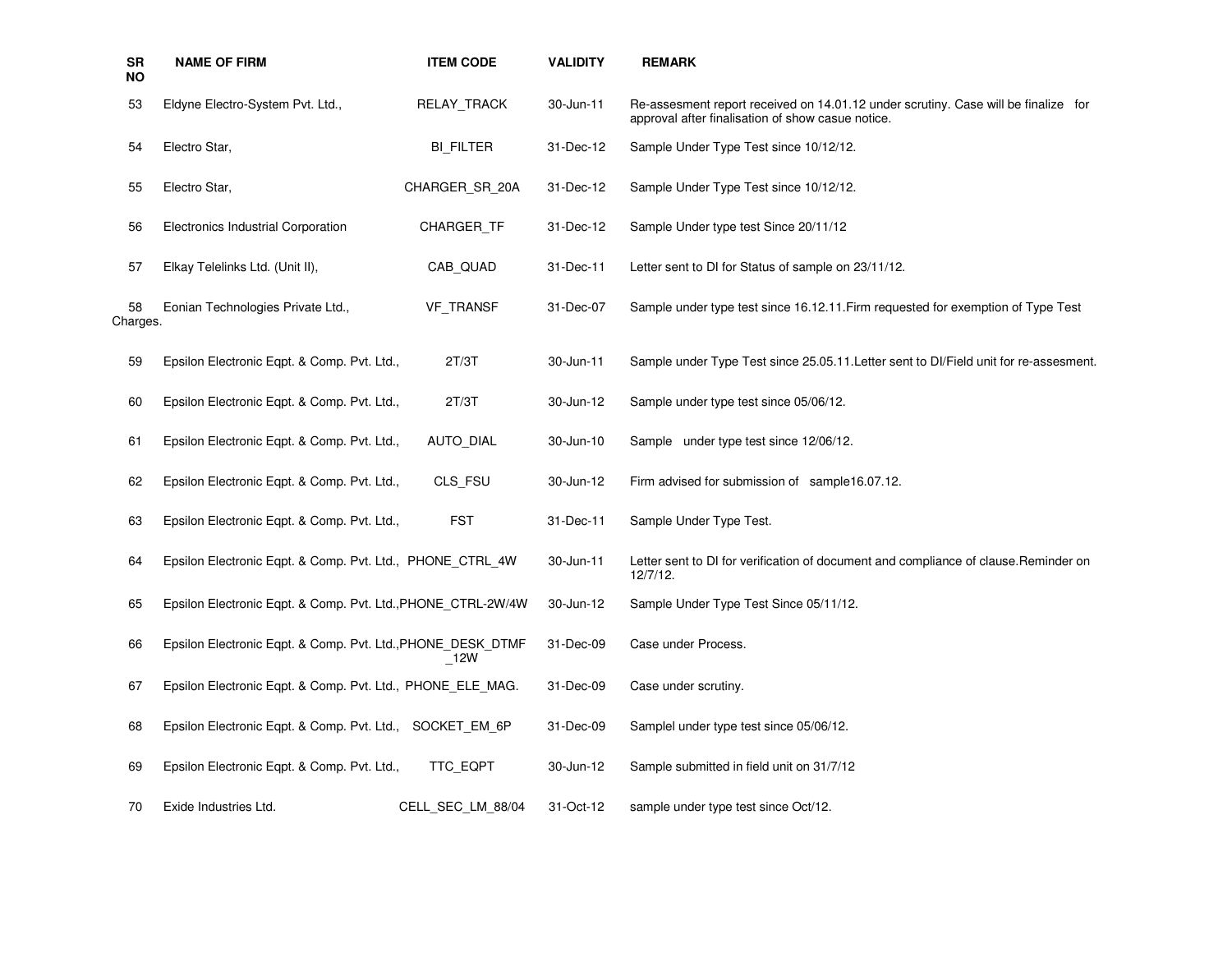| <b>SR</b><br>ΝO | <b>NAME OF FIRM</b>                          | <b>ITEM CODE</b>        | <b>VALIDITY</b> | <b>REMARK</b>                                                                                           |
|-----------------|----------------------------------------------|-------------------------|-----------------|---------------------------------------------------------------------------------------------------------|
| 71              | Exide Industries Ltd.                        | CELL SEC LM 88/04       | 31-Oct-12       | Sample under type test since Nov/12.                                                                    |
| 72              | Exide Industries Ltd.                        | CELL SEC_LM_88/04       | 31-Oct-12       | Sample under type test since Oct/12.                                                                    |
| 73<br>on        | Ex-Servicemen Electrical Industries,         | <b>CHARGER MFVR</b>     | 31-Dec-11       | Sample Failed. Firm advised to submit improved Sample on 23/11/12. Note to Sig/Dte<br>09/11/12.         |
| 74              | Ex-Servicemen Electrical Industries,         | CHARGER SR 20A          | 30-Jun-12       | Sample Under type test Since 25/9/12                                                                    |
| 75              | Ex-Servicemen Electrical Industries,         | CHARGER SR 20A          | 31-Dec-10       | Clarification asked from Sig/Dte.                                                                       |
| 76              | Ex-Servicemen Electrical Industries,         | <b>INVERTOR</b>         | 30-Jun-12       | Sample Under type test Since 25/9/12                                                                    |
| 77              | Ex-Servicemen Electrical Industries,         | TRANSF_RECT             | 31-Dec-09       | Re-assessment awaited.                                                                                  |
| 78              | Ex-Servicemen Electrical Industries,         | TRANSFORMER 230         | 31-Dec-11       | Re-assesment report awaited.Reminder on 25/06/12                                                        |
| 79              | Fintech Associates,                          | CELL_PRI_SITEL          | 30-Jun-12       | Sample under type test since 21/02/2012                                                                 |
| 80<br>to        | G.K. Engg. Works & Stores (P) Ltd.,          | CLS_MULTI               | 31-Dec-10       | MSME report awaited. Letter send to DI/Kolkata on 01.12.11 for Re-assesment. Letter<br>MSME for Report. |
| 81              | G.K. Engg. Works & Stores (P) Ltd.,          | <b>ESR</b>              | 30-Jun-11       | Sample under Type test since 28.03.12.                                                                  |
| 82              | Gee Cab Industries Ltd,                      | CAB_POWER               | 30-Jun-12       | Sample under process since 15/10/12.                                                                    |
| 83              | Gee Cab Industries Ltd,                      | CAB_SIG_US              | 30-Jun-12       | Sample under process since 15/10/12.                                                                    |
| 84              | General Auto Electric Corporation,           | CHARGER SR 20A          | 31-Dec-13       | Clarification asked from SIG/Dte.                                                                       |
| 85              | General Auto Electric Corporation,           | TRANSF RECT             | 30-Jun-12       | Sample Under Type Test Since 10/7/12                                                                    |
| 86              | General Auto Electric Corporation,           | TRANSFORMER IND<br>-SUP | 30-Jun-12       | firm advised to submit sample withim 03 months on 14.01.13                                              |
| 87              | Golden Lamp Industries,                      | CLS_LAMP                | 31-Dec-10       | Firm advised for submission of improved sample on 23.05.12                                              |
| 88              | Golkonda Engineering Enterprises<br>Limited, | CAB_PIJF                | 30-Jun-12       | Sample submitted by the firm to DI/Field uniton 18/06/12.                                               |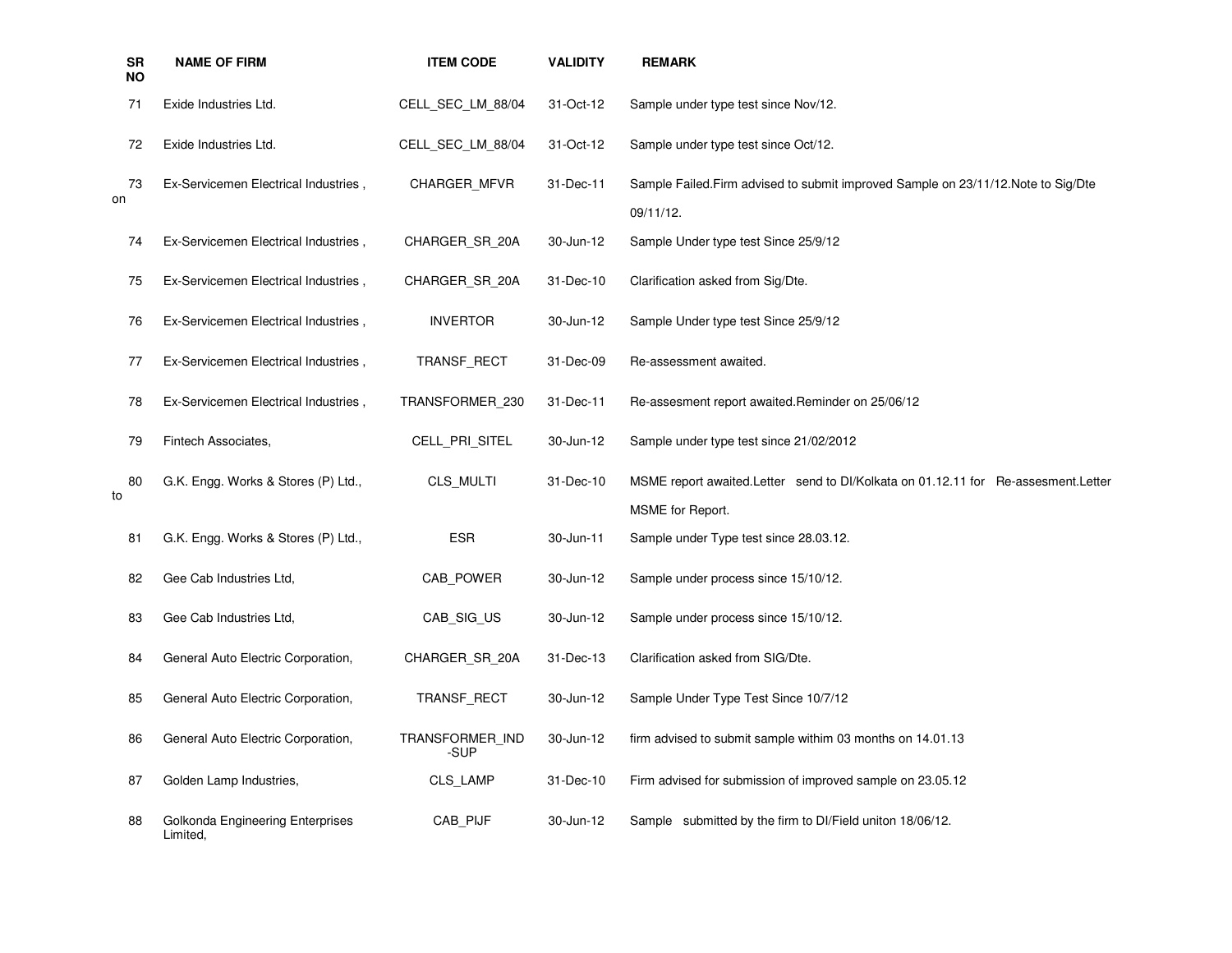| <b>SR</b><br><b>NO</b> | <b>NAME OF FIRM</b>                          | <b>ITEM CODE</b> | <b>VALIDITY</b> | <b>REMARK</b>                                                                                                        |
|------------------------|----------------------------------------------|------------------|-----------------|----------------------------------------------------------------------------------------------------------------------|
| 89                     | Golkonda Engineering Enterprises<br>Limited, | CAB_SIG_US       | 31-Dec-11       | Case under Porcess.                                                                                                  |
| 90<br>26/7/12.         | Hari Narayan Bihani,                         | IRJ TPU          | 31-Dec-11       | Sample failed . Firm advised to submit improved sample. Inspection stopped since                                     |
| 91                     | HBL Power System Ltd.                        | CHARGER DB       | 30-Jun-12       | Sample Under Type test at ERTL/Kolkata since 27/10/12                                                                |
| 92                     | Hytronics Enterprises,                       | RELAY_ECR_LED    | 30-Jun-08       | Proposal to sent the item to Sigal/Dte on 30.06.2011.                                                                |
| 93                     | Hytronics Enterprises,                       | RELAY_SPL_M-C    | 30-Jun-12       | Sample under type test since 29.06.12. Defeciencies letter to DI/Field unit on 29.11.12.                             |
| 94                     | Incom Cables Pvt. Ltd.,                      | 1.4CAB QUAD      | 31-Mar-12       | Sample under type test since 07.11.12.                                                                               |
| 95                     | Incom Cables Pvt. Ltd.,                      | CAB_QUAD         | 30-Jun-11       | Raw material Test report awaited. DI/Field unit asked for the status of Sample on<br>26/09/12. Reminder on 23.11.12. |
| 96                     | Indian Batteries,                            | CELL_PRI_SITEL   | 30-Jun-12       | Sample under type test since 23.01.2012.                                                                             |
| 97                     | Industrial Carbon India,                     | CELL_PRI_SITEL   | 30-Jun-12       | Sample under type test since 21/02/2012                                                                              |
| 98<br>on               | Industrial Instruments & Controls            | EM_CTRL_EQPT     | 30-Jun-09       | Test report received on 01.10.10.case reffred to to telecom Dte on 17.10.11. Reminder<br>10/03/12.                   |
| 99                     | Industrial Instruments & Controls            | PSU TELE         | 30-Jun-11       | sample under type test since 26.9.11                                                                                 |
| 100                    | Integra India Group Company Ltd.             | RELAY ECR M-M    | 30-Jun-11       | Case Sent to Legal cell for verification of Documents.                                                               |
| 101<br>Documents       | Integra India Group Company Ltd.             | RELAY NL M-M     | 31-Dec-12       | Sample under type test since 21/6/12. Case Sent to Legal cell for verification of                                    |
| 102                    | Integra India Group Company Ltd.             | RELAY SPL M-M    | 30-Jun-06       | Case Sent to Legal cell for verification of Documents                                                                |
| 103                    | J.B. Industries,                             | <b>CLS LAMP</b>  | 30-Jun-10       | Sampel failed. Letter sent to firm to submit improved sample on 18/4/12                                              |
| 104                    | Kiran Infra Engineers Ltd,                   | <b>EKT</b>       | 30-Jun-12       | Report received. Under Scrutiny.                                                                                     |
| 105<br>latest          | Konark Industria (P) Ltd.,                   | RELAY_Q_NL       | 31-Dec-11       | Deficiency letter to DI on 15.10.12 about QSF 7.1-7, Clause wise compliance, bills &<br>DSC.                         |
| 106                    | Krishna Electronics & Radio Agencies,        | TFR D            | 30-Jun-12       | Sample under type test since 10/7/12.                                                                                |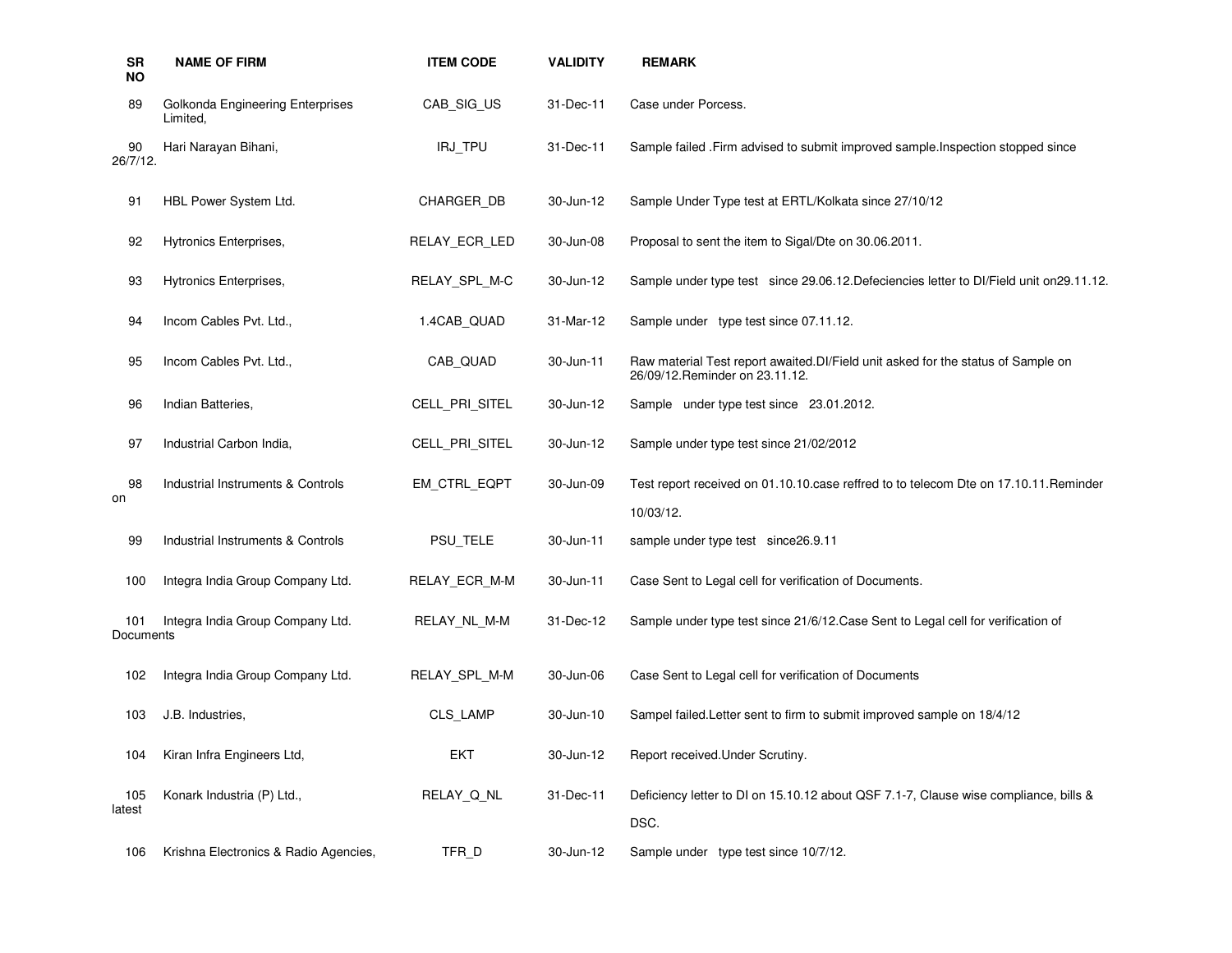| <b>SR</b><br>NO | <b>NAME OF FIRM</b>                     | <b>ITEM CODE</b>  | <b>VALIDITY</b> | <b>REMARK</b>                                                                           |
|-----------------|-----------------------------------------|-------------------|-----------------|-----------------------------------------------------------------------------------------|
| 107             | Kumar Electricals                       | PHONE DESK MAG    | 30-Jun-12       | Sample under type test since 02/7/12.                                                   |
| 108             | Kumar Electricals                       | PHONE ELE MAG.    | 31-Dec-11       | Sample under type test since 19.03.12.                                                  |
| 109             | Lead Acid Battery Co. (P) Ltd.,         | CELL SEC_LM_88/04 | 30-Apr-12       | Sample sent to ERTL Kolkota on 22.06.11.                                                |
| 110             | Lead Acid Battery Co. (P) Ltd.,         | CELL SEC_LM_88/04 | 30-Apr-12       | Sample sent to ERTL Kolkota on 22.06.11.                                                |
| 111             | Lead Acid Battery Co. (P) Ltd.,         | CELL SEC_LM_88/04 | 30-Apr-12       | Sample sent to ERTL Kolkota on 22.06.11.                                                |
| 112             | M.P. Telelinks Limited,                 | 1.4CAB QUAD       | 31-Aug-12       | CIPET Report awaited.                                                                   |
| 113             | Mani Electronics,                       | <b>FRVR</b>       | 30-Jun-12       | Sample Under Type Test Since 10/9/12                                                    |
| 114             | Manoj Cables Ltd.,                      | CAB QUAD          | 31-Dec-10       | Case under Scrutiny. Letter to firm for modified QAP. Reminder on 06.11.12 and 07.1.13. |
| 115             | Manoj Cables Ltd.,                      | CAB_SIG_I_M       | 31-Dec-10       | QAP Under Scrutiny.                                                                     |
| 116             | Manoj Cables Ltd.,                      | CAB SIG I S       | 31-Dec-10       | Clarification asked from Dl/fied unit regarding office address of firm.                 |
| 117<br>test     | Mysore Thermo Electric Pvt. Limited     | CELL SEC_LM_88/04 | 30-Jun-11       | Sample failed in type test. Inspection stopped on 21.03.12 . Improved sample under type |
|                 |                                         |                   |                 | since 06/06/12 at CECRI/Karaikudi. Partial test report receivede on 14.11.12.           |
| 118             | Nandi Electric Co,                      | FUSE NDT          | 30-Jun-12       | Sample under type test since 29/06/12.                                                  |
| 119             | National Stores Supply Agency,          | CLS_SHUNT         | 30-Jun-11       | Sample under type test. Defeciency letter to DI/Field unit on 21/05/12                  |
| 120             | NEO 4 -D Electronics Systems Pvt. Ltd., | FUSE NDT          | 31-Dec-12       | Sample under type test since 16.07.12                                                   |
| 121             | Polycab Cables Pvt. Ltd.,               | 1.4CAB QUAD       | 30-Nov-12       | Sample under type test since 09.11.12.                                                  |
| 122             | Polycab Cables Pvt. Ltd.,               | CAB PIJF          | 30-Jun-11       | Case under scrutiny.                                                                    |
| 123             | Polycab Wires (P) Limited,              | CAB_POWER         | 30-Jun-12       | Sample under process since 17/12/12.                                                    |
| 124             | Polycab Wires (P) Limited,              | CAB SIG US        | 30-Jun-12       | Test Report Under scrutiny.                                                             |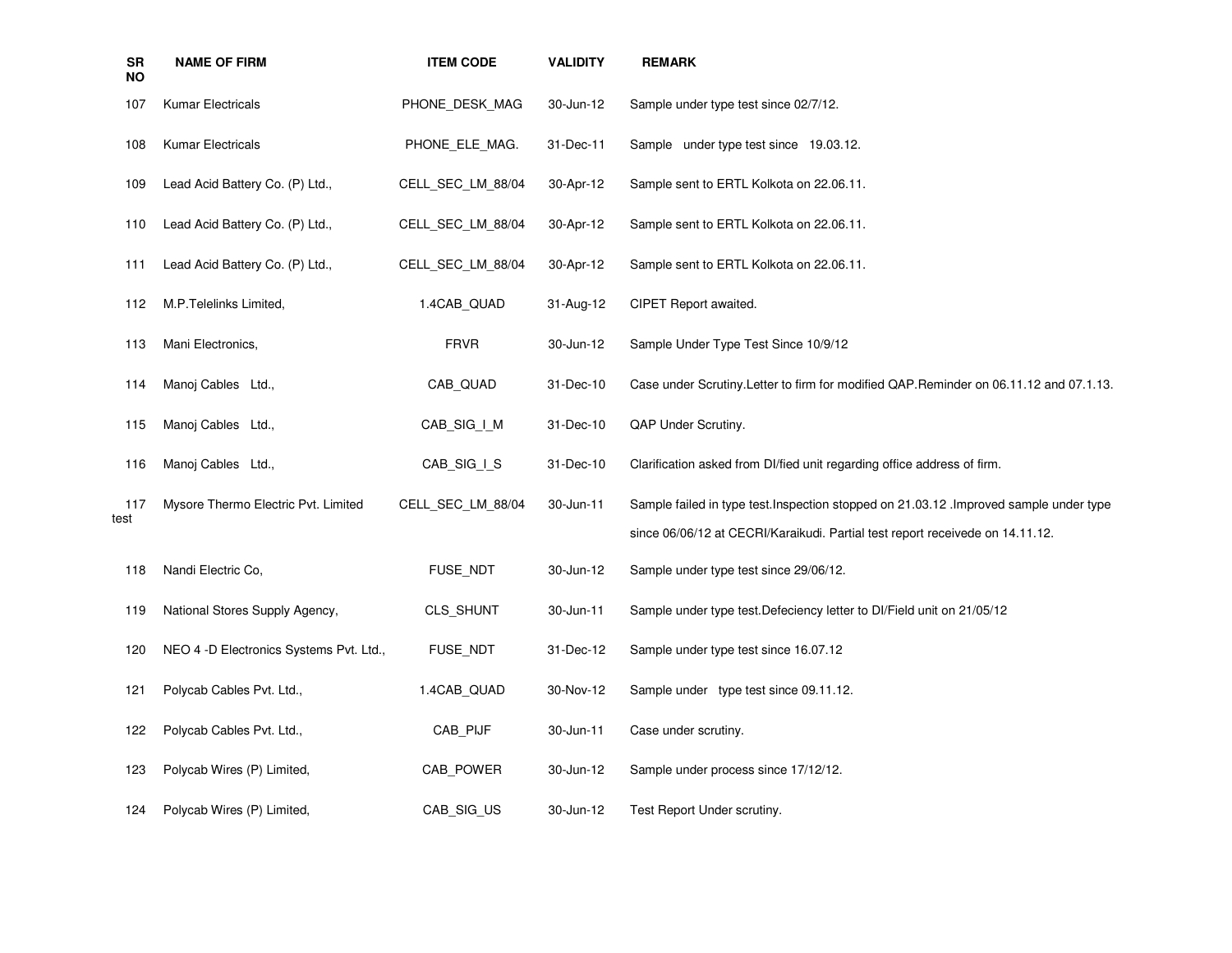| SR<br><b>NO</b> | <b>NAME OF FIRM</b>                             | <b>ITEM CODE</b>  | <b>VALIDITY</b> | <b>REMARK</b>                                                                                                                                                                 |
|-----------------|-------------------------------------------------|-------------------|-----------------|-------------------------------------------------------------------------------------------------------------------------------------------------------------------------------|
| 125             | Power Build Batteries Pvt. Limited              | CELL_SEC_LM_88/04 | 30-Jun-11       | Sample sent to ERTL Kolkota on 02.05.11.                                                                                                                                      |
| 126             | Power Build Batteries Pvt. Limited              | CELL SEC LM 88/04 | 30-Jun-11       | Sample sent to ERTL Kolkota on 02.05.11.                                                                                                                                      |
| 127             | Power Build Batteries Pvt. Limited              | CELL SEC LM 88/04 | 30-Jun-11       | Sample sent to ERTL Kolkota on 02.05.11.                                                                                                                                      |
| 128             | Punjab Communications Limited                   | PSU_SMPS_48V      | 31-May-11       | Sample under type test since 22.03.12.                                                                                                                                        |
| 129             | R.K. Electrical Industries (India) Pvt. Ltd,    | CAB SIG US        | 31-Dec-11       | Letter to firm regarding Raw Material Changed on 21/09/12.                                                                                                                    |
| 130             | Rajashthan Electronices Instrumentation<br>Ltd. | <b>SPV</b>        | 31-Dec-11       | Letter sent to DI/Field unit for new sample to be sent to OL/Lab.                                                                                                             |
| 131             | Rajsthan Transformers & Switchgears             | CAB_SIG_US        | 30-Jun-15       | Case under Process.                                                                                                                                                           |
| 132             | Ram Electronics,                                | CON_DC-DC         | 31-Dec-12       | Sample Under Type Test Since 24/09/12                                                                                                                                         |
| 133             | Ram Electronics,                                | <b>FST</b>        | 31-Dec-12       | Sample Under Type Test Since 24/09/12                                                                                                                                         |
| 134             | S&T Workshop, Mettuguda                         | <b>BI_IRS</b>     | 31-Dec-12       | Sample under type test since 16/11/12.                                                                                                                                        |
| 135             | S&T Workshop, Mettuguda                         | <b>ELB</b>        | 31-Dec-10       | Case forwarded to SIG/Dte                                                                                                                                                     |
| 136             | S&T Workshop, Podanur                           | <b>BI_IRS</b>     | 30-Jun-12       | Sample under type test since Jan-13                                                                                                                                           |
| 137             | S&T Workshop, Podanur                           | RELAY_SPL_M-C     | 30-Jun-06       | mproved sample is awaited upto 3.3.10. Reminder on 26.7.11. Letter to DI for status of<br>sample submission on 14.12.11, reminder on 05.06.12. 18.9.12. 05.06.12. Reminder to |
| DI              |                                                 |                   |                 | on 18.9.12. W/S applied for revision of Spec, forwaded to sig/dte on 08/10/12.                                                                                                |
| 138             | S. Pal Enterprises Pvt Limited,                 | 1.4CAB_QUAD       | 31-Jul-12       | Letter to DI/Field unit for Raw Material Test in Firm Premises on 30.11.12.                                                                                                   |
| 139             | Sandhu Technocrats (P) Ltd.                     | EPM_ROT_143       | 30-Jun-10       | Sample under type test since 17/10/12.                                                                                                                                        |
| 140             | Sanguine Engg. Works,                           | <b>BI_IRS</b>     | 30-Jun-12       | Sample under type test since 21/06/12.                                                                                                                                        |
| 141             | Sankar Engg. Works,                             | CLS_ROUTE         | 31-Dec-11       | MSME report awaited. Letter to MSME on 29.02.12.                                                                                                                              |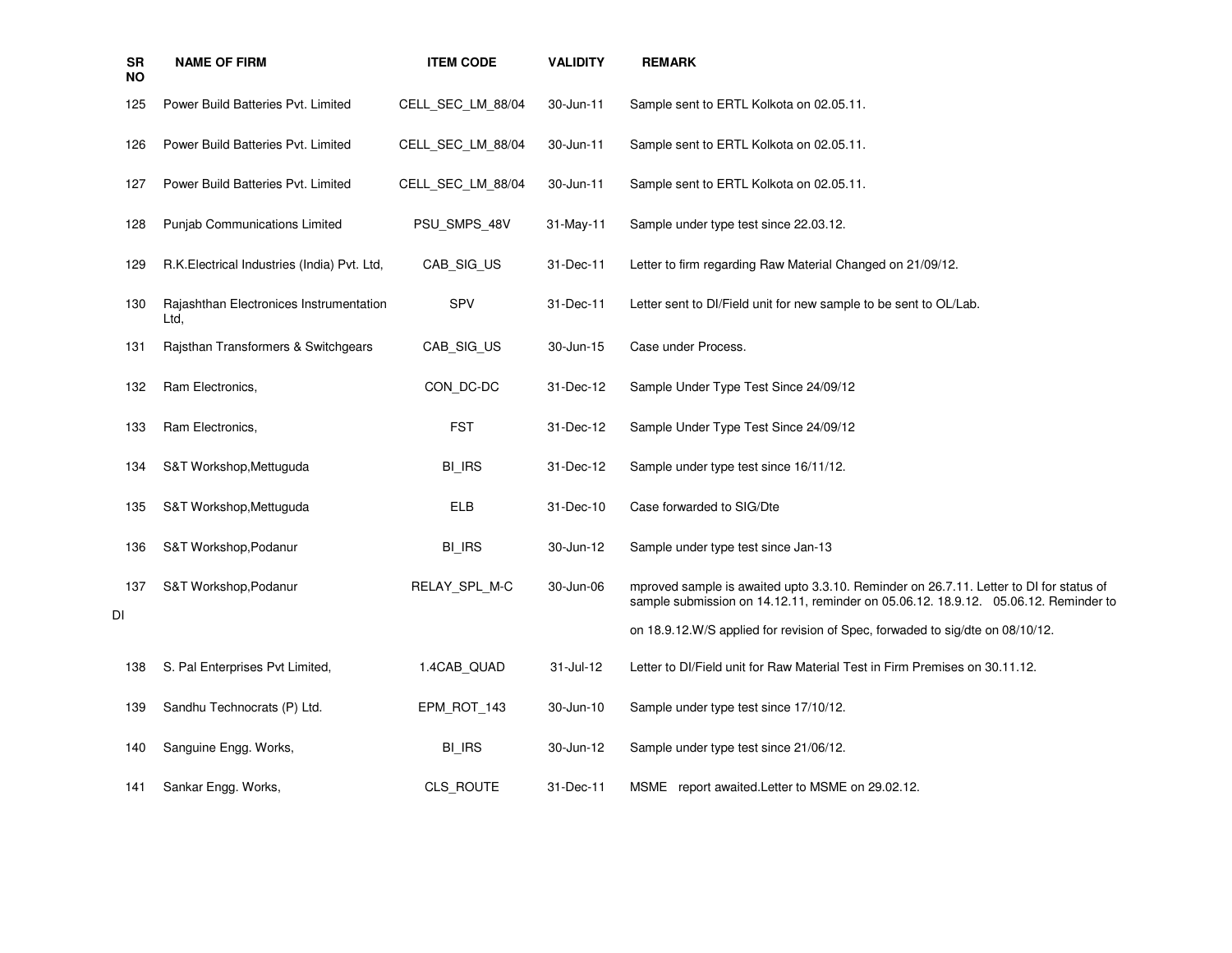| <b>SR</b><br>ΝO | <b>NAME OF FIRM</b>                              | <b>ITEM CODE</b>       | <b>VALIDITY</b> | <b>REMARK</b>                                                                                                                             |
|-----------------|--------------------------------------------------|------------------------|-----------------|-------------------------------------------------------------------------------------------------------------------------------------------|
| 142             | Sankar Engg. Works,                              | CLS_SHUNT              | 30-Jun-12       | Sample under type test since 3.07.09. Raw Material Test report awaited . Reminder on<br>16.05.11. Deficiencies letter to firm on 11/6/12. |
| 143             | Santeja Railtronics,                             | 2T/3T                  | 31-Dec-10       | Sample under type test since 25.01.11.                                                                                                    |
| 144             | Santeja Railtronics,                             | PHONE_DESK_DTMF<br>12W | 31-Dec-10       | Test report received. Letter to DI for varification of documents.                                                                         |
| 145             | Saraswat Enterprises,                            | 2T/3T                  | 31-Dec-11       | Sample under type test since 19.03.12.                                                                                                    |
| 146             | Saraswat Enterprises,                            | <b>VF TRANSF</b>       | 31-Dec-11       | Sample under type test since 19.03.12.                                                                                                    |
| 147             | Scot Innovation Wires & Cables Pvt.<br>Limited., | CAB_POWER              | 31-Dec-11       | Defeciencies communicated to firm on 07/8/12.                                                                                             |
| 148             | Scot Innovation Wires & Cables Pvt.<br>Limited   | CAB_SIG_I_M            | 30-Jun-11       | Defeciencies communicated to firm on 07/8/12                                                                                              |
| 149             | Scot Innovation Wires & Cables Pvt.<br>Limited., | CAB SIG I S            | 30-Jun-11       | Defeciencies communicated to firm on 07/8/12                                                                                              |
| 150             | Shankar Cable Industries,                        | CAB POWER              | 31-Dec-12       | Sample Under Type Test.                                                                                                                   |
| 151             | Shankar Cable Industries,                        | CAB_SIG_I_M            | 31-Dec-12       | Sample Under Type Test.                                                                                                                   |
| 152             | Shyam Sundar Casting (P) Ltd.,                   | CLS MULTI              | 30-Jun-10       | MSME report awaited. Letter to MSME ON 29.02.12.                                                                                          |
| 153             | Southern Batteries Pvt Ltd.                      | CELL SEC LM 88/04      | 31-Aug-12       | Sample under type test since 09.08.12 at CPRI/Bangalore                                                                                   |
| 154             | Southern Batteries Pvt Ltd,                      | CELL SEC LM 88/04      | 31-Aug-12       | Sample under type test since 09.08.12 at CPRI/Bangalore                                                                                   |
| 155             | Southern Batteries Pvt Ltd.                      | CELL SEC LM 88/04      | $31-May-10$     | Sample sent to NTH 29.06.10.                                                                                                              |
| 156             | Spark Electronics,                               | CELL PRI SITEL         | 30-Jun-12       | Sample under type test since 23.01.2012.                                                                                                  |
| 157             | Spark Enterprises,                               | PHONE DESK DTMF<br>12W | 31-Dec-08       | Report received. Letter to DI For verification of documents.                                                                              |
| 158             | Special Cables Pvt. Limited                      | CAB_SIG_US             | 30-Jun-12       | Case under scrutiny.                                                                                                                      |
| 159             | Sree Chand Elect, Industries (P) Limited,        | CHARGER SR 20A         | 30-Jun-12       | Sample under Type Test since 08/08/12.                                                                                                    |